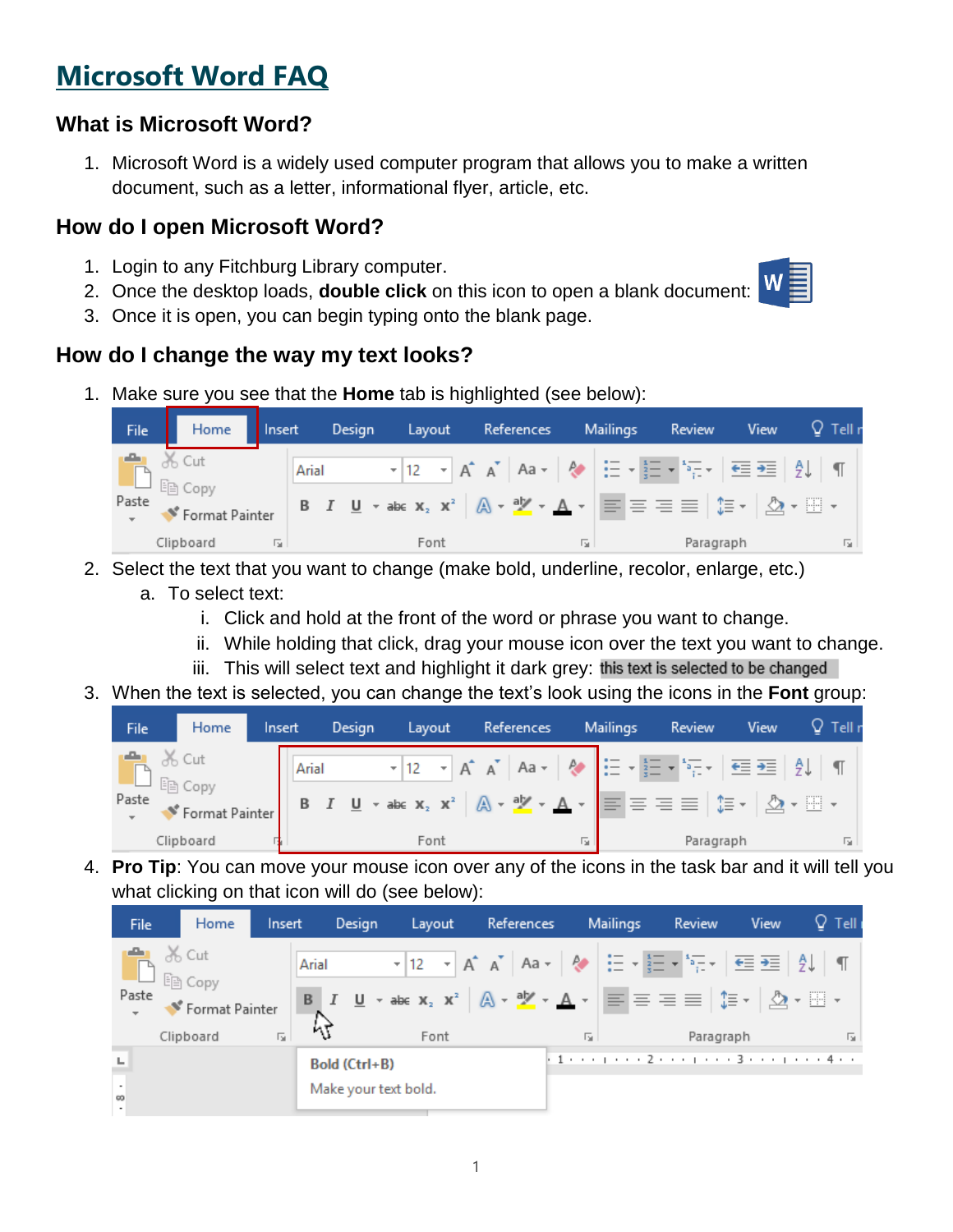## **How do I change the space between lines of text?**

- 1. Microsoft Word will automatically add extra white spacing between lines of text. You can change this by doing the following.
- 2. Make sure you see that the **Home** tab is highlighted (see below):



- 3. To get rid of this extra spacing for your whole document, select everything by using the keyboard shortcut **Ctrl+A** (hold down the Ctrl key and the A key at the same time).
- 4. When the everything in the document is selected, click on the  $\sqrt{ }$  icon at the bottom of the paragraph group (see below):

| File                                      | Home      | Insert | Design | Layout | References | <b>Mailings</b> | Review    | View | $Q$ Tell r                  |
|-------------------------------------------|-----------|--------|--------|--------|------------|-----------------|-----------|------|-----------------------------|
| <b>B</b> X Cut<br>Paste<br>Format Painter |           |        | Arial  |        |            |                 |           |      |                             |
|                                           | Clipboard | 辰.     |        | Font   |            | 园.              | Paragraph |      | $\overline{\mathbb{F}_2}$ . |

Spacing Before:

After:

Preview

Tabs...

 $\left| \div \right|$ 

 $\equiv$ 

○ Don't add space between paragraphs of the same style

Set As Default

0<sub>pt</sub>

8 pt

Line spacing:

OK

Multiple

At:

 $\boxed{\smile}$  1.15  $\boxed{\div}$ 

Cancel

- 5. In the pop up window, under **Spacing**, make sure that the box is **checked** that says "Don't add space between paragraphs of the same style."
- 6. Click **OK**.
- 7. The extra spacing between text lines will now be removed.
- 8. **Pro Tip**: You can move your mouse icon over any of the icons in the task bar and it will tell you what clicking on that icon will do.

#### **How do I save my work?**

1. Click on the **File** tab.

| <b>File</b> |         | Home                             | Insert |       | Design |  | Layout |  | References |    | <b>Mailings</b> | Review                                                                                                                                                                                                                                                                             | View | $\mathsf{\Omega}$ Tell r |
|-------------|---------|----------------------------------|--------|-------|--------|--|--------|--|------------|----|-----------------|------------------------------------------------------------------------------------------------------------------------------------------------------------------------------------------------------------------------------------------------------------------------------------|------|--------------------------|
| ÷<br>Paste  | $%$ Cut | $\Box$ En Copy<br>Format Painter |        | Arial |        |  |        |  |            |    |                 | <b>B</b> $I$ <b>U</b> $\rightarrow$ abc $X_2$ $X^2$ $\uparrow$ $\bigcirc$ $\uparrow$ $\bullet$ $\bullet$ $\bigcirc$ $\uparrow$ $\uparrow$ $\bigcirc$ $\uparrow$ $\equiv$ $\equiv$ $\equiv$ $\bigcirc$ $\uparrow$ $\uparrow$ $\bigcirc$ $\searrow$ $\cdot$ $\bigcirc$ $\rightarrow$ |      |                          |
|             |         | Clipboard                        | Б.,    |       |        |  | Font   |  |            | 园. |                 | Paragraph                                                                                                                                                                                                                                                                          |      | 辰                        |

2. This will bring you to a different looking page with a dark blue bar along the left hand side of the screen where you can save your document.